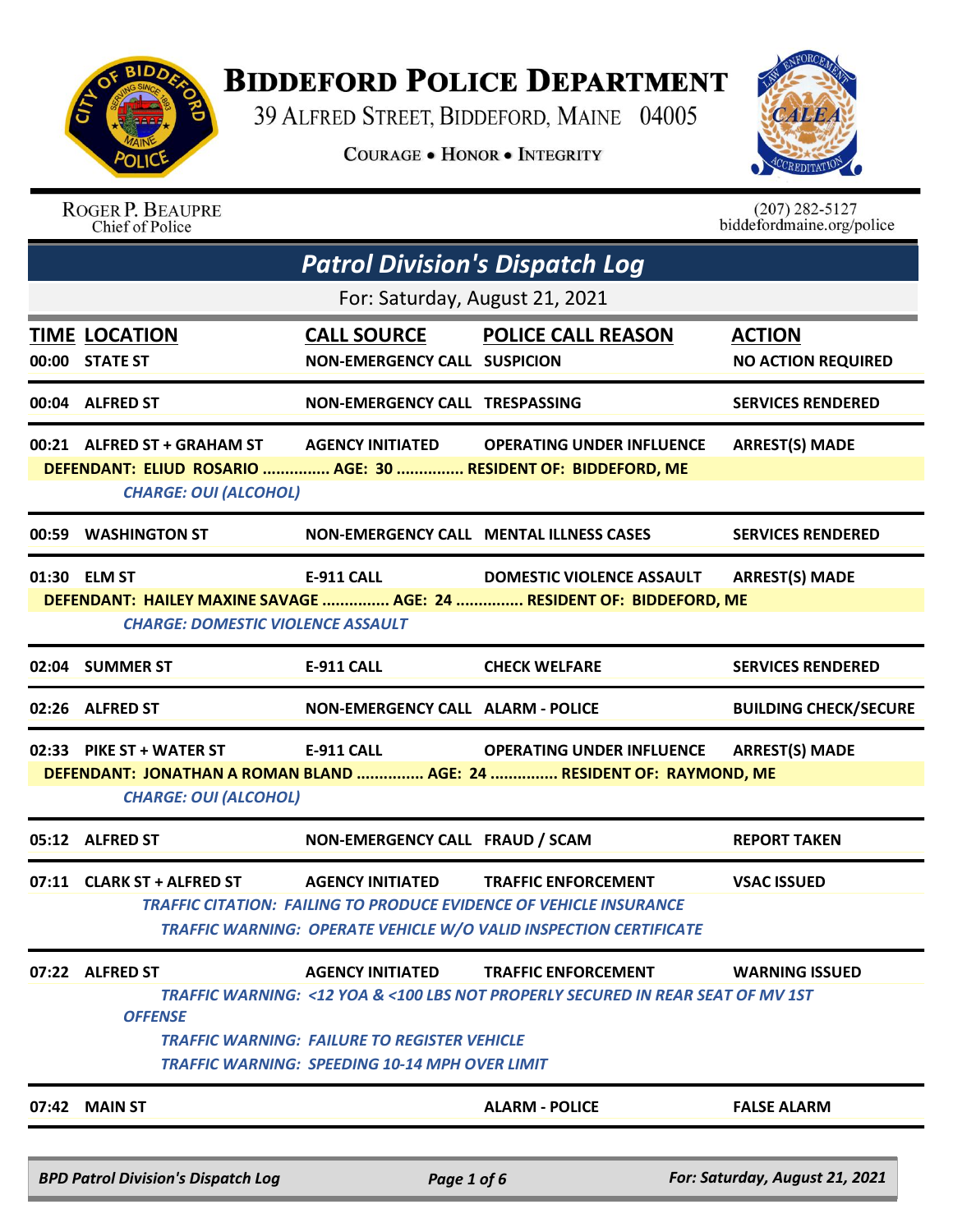|       | <b>TIME LOCATION</b><br>07:42 ALFRED ST + MYRTLE ST | <b>CALL SOURCE</b><br><b>AGENCY INITIATED</b><br><b>TRAFFIC CITATION: SPEEDING 15-19 MPH OVER LIMIT</b>                                           | <b>POLICE CALL REASON</b><br><b>TRAFFIC ENFORCEMENT</b>                                                                                                                               | <b>ACTION</b><br><b>VSAC ISSUED</b> |
|-------|-----------------------------------------------------|---------------------------------------------------------------------------------------------------------------------------------------------------|---------------------------------------------------------------------------------------------------------------------------------------------------------------------------------------|-------------------------------------|
|       | 07:48 MAIN ST                                       | <b>WALK-IN AT STATION</b>                                                                                                                         | <b>ARTICLES FOUND</b>                                                                                                                                                                 | <b>REPORT TAKEN</b>                 |
| 07:53 | <b>FORTUNES ROCKS RD</b>                            | <b>AGENCY INITIATED</b>                                                                                                                           | <b>COMMUNITY ENGAGEMENT</b>                                                                                                                                                           | <b>NO VIOLATION</b>                 |
|       | 07:58 BEACH HOUSE LN                                | <b>AGENCY INITIATED</b>                                                                                                                           | <b>COMMUNITY ENGAGEMENT</b>                                                                                                                                                           | <b>NO VIOLATION</b>                 |
|       | 08:12 BEACH HOUSE LN                                | <b>AGENCY INITIATED</b>                                                                                                                           | <b>COMMUNITY ENGAGEMENT</b>                                                                                                                                                           | <b>SERVICES RENDERED</b>            |
|       | 08:38 ALFRED ST                                     | <b>AGENCY INITIATED</b><br>TRAFFIC WARNING: FAILING TO CARRY VEHICLE REGISTRATION<br><b>TRAFFIC WARNING: SPEEDING 1-9 MPH OVER LIMIT</b>          | <b>TRAFFIC ENFORCEMENT</b><br><b>TRAFFIC CITATION: FAILING TO PRODUCE EVIDENCE OF VEHICLE INSURANCE</b>                                                                               | <b>VSAC ISSUED</b>                  |
|       | 08:54 HILL ST                                       | <b>AGENCY INITIATED</b>                                                                                                                           | <b>TRAFFIC ENFORCEMENT</b><br><b>TRAFFIC WARNING: OPERATE VEHICLE W/O VALID INSPECTION CERTIFICATE</b>                                                                                | <b>WARNING ISSUED</b>               |
|       | 09:02 WEST ST                                       | <b>AGENCY INITIATED</b><br><b>TRAFFIC WARNING: SPEEDING 1-9 MPH OVER LIMIT</b>                                                                    | <b>TRAFFIC ENFORCEMENT</b>                                                                                                                                                            | <b>WARNING ISSUED</b>               |
|       | 09:16 HILL ST                                       | <b>AGENCY INITIATED</b><br><b>TRAFFIC CITATION: SPEEDING 15-19 MPH OVER LIMIT</b>                                                                 | <b>TRAFFIC ENFORCEMENT</b>                                                                                                                                                            | <b>VSAC ISSUED</b>                  |
|       | 09:22 MAIN ST                                       | <b>AGENCY INITIATED</b>                                                                                                                           | <b>COMMUNITY ENGAGEMENT</b>                                                                                                                                                           | <b>NO VIOLATION</b>                 |
|       | 09:26 HILL ST                                       | <b>AGENCY INITIATED</b>                                                                                                                           | <b>PAPERWORK</b>                                                                                                                                                                      | <b>SERVICES RENDERED</b>            |
|       | 09:38 WEST ST + PRISCILLA AVE                       | <b>AGENCY INITIATED</b><br><b>TRAFFIC WARNING: SPEEDING 1-9 MPH OVER LIMIT</b>                                                                    | <b>TRAFFIC ENFORCEMENT</b>                                                                                                                                                            | <b>WARNING ISSUED</b>               |
| 09:44 | <b>DEBBIE AVE + WEST ST</b>                         | <b>AGENCY INITIATED</b><br><b>TRAFFIC WARNING: FAILURE TO REGISTER VEHICLE</b>                                                                    | <b>TRAFFIC ENFORCEMENT</b><br><b>TRAFFIC CITATION: OPERATE VEHICLE W/O VALID INSPECTION CERTIFICATE</b>                                                                               | <b>VSAC ISSUED</b>                  |
|       | 10:01 WEST ST                                       | <b>AGENCY INITIATED</b><br><b>TRAFFIC WARNING: FAILING TO CARRY VEHICLE REGISTRATION</b><br><b>TRAFFIC WARNING: SPEEDING 10-14 MPH OVER LIMIT</b> | <b>TRAFFIC ENFORCEMENT</b><br><b>TRAFFIC CITATION: FAILING TO PRODUCE EVIDENCE OF VEHICLE INSURANCE</b><br><b>TRAFFIC WARNING: FAILING TO NOTIFY STATE OF NAME AND ADDRESS CHANGE</b> | <b>VSAC ISSUED</b>                  |
|       | 10:08 MARINER WAY                                   | <b>NON-EMERGENCY CALL SUSPICION</b>                                                                                                               |                                                                                                                                                                                       | <b>NEGATIVE CONTACT</b>             |
| 10:09 | <b>PARENT AVE</b>                                   | NON-EMERGENCY CALL CRIMINAL MISCHIEF                                                                                                              |                                                                                                                                                                                       | <b>REPORT TAKEN</b>                 |
|       | 10:41 MEDICAL CENTER DR                             | <b>E-911 CALL</b>                                                                                                                                 | <b>DISTURBANCE / NOISE</b>                                                                                                                                                            | <b>SERVICES RENDERED</b>            |
|       | <b>10:47 FORTUNES ROCKS RD</b>                      | <b>AGENCY INITIATED</b>                                                                                                                           | <b>COMMUNITY ENGAGEMENT</b>                                                                                                                                                           | <b>NO VIOLATION</b>                 |
|       | <b>BPD Patrol Division's Dispatch Log</b>           | Page 2 of 6                                                                                                                                       |                                                                                                                                                                                       | For: Saturday, August 21, 2021      |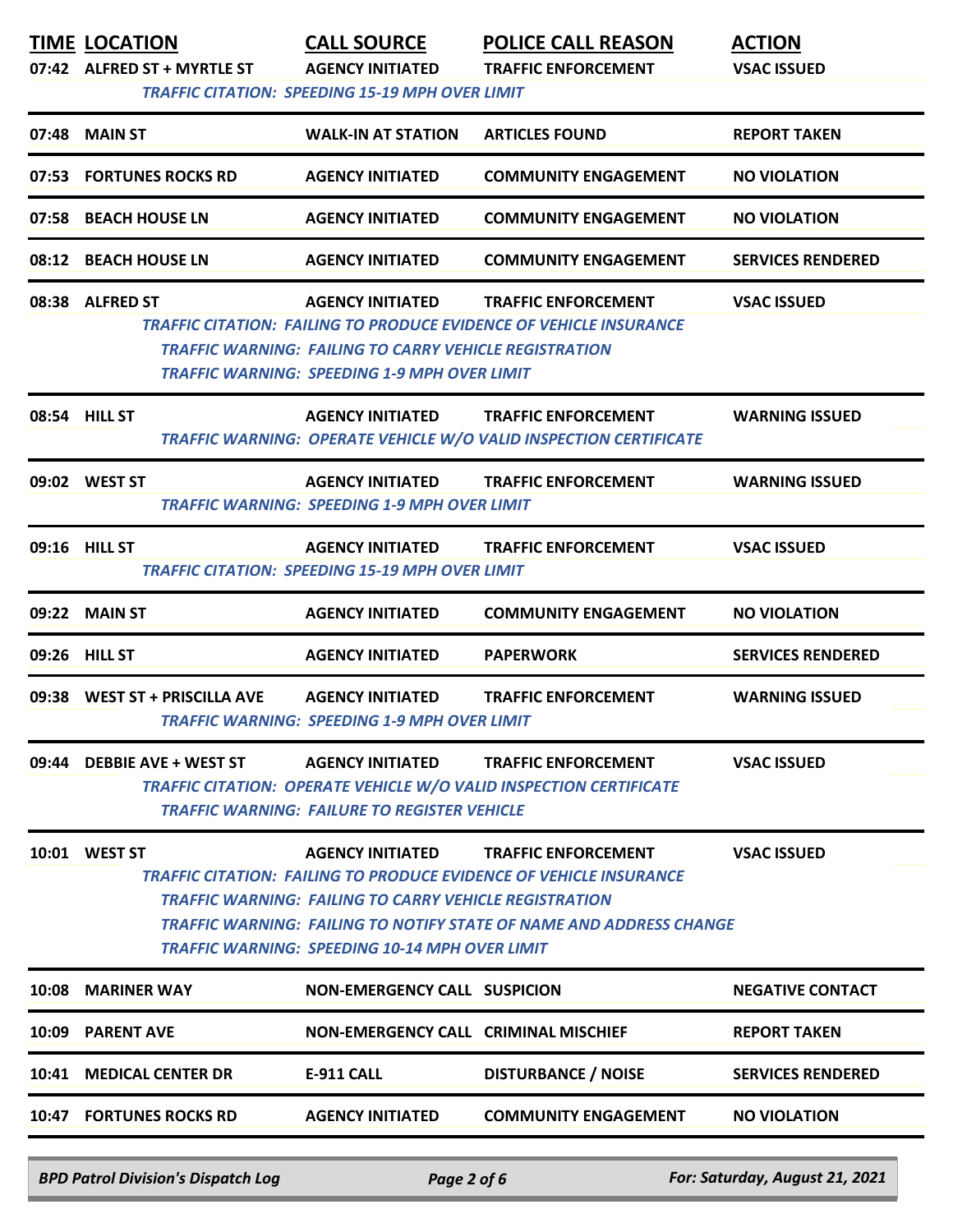|       | <b>BPD Patrol Division's Dispatch Log</b>                                                       | Page 3 of 6                                                                                                                      |                                                                                                                                                        | For: Saturday, August 21, 2021          |
|-------|-------------------------------------------------------------------------------------------------|----------------------------------------------------------------------------------------------------------------------------------|--------------------------------------------------------------------------------------------------------------------------------------------------------|-----------------------------------------|
| 14:24 | <b>BOULDER WAY</b>                                                                              | <b>E-911 CALL</b>                                                                                                                | <b>VEHICLE CRASH - POLICE ONLY</b>                                                                                                                     | <b>SERVICES RENDERED</b>                |
|       |                                                                                                 |                                                                                                                                  | <b>TRAFFIC CITATION: FAILING TO PRODUCE EVIDENCE OF VEHICLE INSURANCE</b><br><b>TRAFFIC CITATION: OPERATE VEHICLE W/O VALID INSPECTION CERTIFICATE</b> |                                         |
|       |                                                                                                 |                                                                                                                                  | <b>TRAFFIC ENFORCEMENT</b>                                                                                                                             | <b>VSAC ISSUED</b>                      |
|       | 14:11 SOUTH ST                                                                                  | NON-EMERGENCY CALL ALL OTHER                                                                                                     |                                                                                                                                                        | <b>SERVICES RENDERED</b>                |
|       | 14:09 WEST ST + CENTURY DR                                                                      | <b>AGENCY INITIATED</b><br><b>TRAFFIC WARNING: SPEEDING 1-9 MPH OVER LIMIT</b>                                                   | <b>TRAFFIC ENFORCEMENT</b>                                                                                                                             | <b>WARNING ISSUED</b>                   |
|       | 14:03 WEST ST + SOUTHGATE AVE                                                                   | <b>AGENCY INITIATED</b><br><b>TRAFFIC WARNING: SPEEDING 10-14 MPH OVER LIMIT</b>                                                 | <b>TRAFFIC ENFORCEMENT</b>                                                                                                                             | <b>WARNING ISSUED</b>                   |
|       | 14:02 FOREST ST                                                                                 | NON-EMERGENCY CALL ANIMAL COMPLAINT                                                                                              |                                                                                                                                                        | <b>SERVICES RENDERED</b>                |
|       | 13:44 MAIN ST                                                                                   | <b>AGENCY INITIATED</b>                                                                                                          | <b>COMMUNITY ENGAGEMENT</b>                                                                                                                            | <b>NO VIOLATION</b>                     |
|       | 13:39 HILLS BEACH RD                                                                            | NON-EMERGENCY CALL ANIMAL COMPLAINT                                                                                              |                                                                                                                                                        | <b>SERVICES RENDERED</b>                |
|       | 13:37 MT VERNON ST                                                                              | NON-EMERGENCY CALL TRESPASSING                                                                                                   |                                                                                                                                                        | <b>NEGATIVE CONTACT</b>                 |
|       | <b>13:37 MAIN ST</b>                                                                            | <b>AGENCY INITIATED</b>                                                                                                          | <b>COMMUNITY ENGAGEMENT</b>                                                                                                                            | <b>NO VIOLATION</b>                     |
|       | 13:20 BACON ST                                                                                  | NON-EMERGENCY CALL CHECK WELFARE                                                                                                 |                                                                                                                                                        | <b>SERVICES RENDERED</b>                |
|       | 13:18 PROSPECT ST                                                                               | NON-EMERGENCY CALL DISTURBANCE / NOISE                                                                                           |                                                                                                                                                        | <b>SERVICES RENDERED</b>                |
|       | 13:02 ALFRED ST                                                                                 | WALK-IN AT STATION                                                                                                               | <b>ARTICLES LOST/FOUND</b>                                                                                                                             | <b>REPORT TAKEN</b>                     |
|       | 12:50 MARINER WAY                                                                               | <b>AGENCY INITIATED</b>                                                                                                          | <b>OUT FOR FOLLOW UP</b>                                                                                                                               | <b>SERVICES RENDERED</b>                |
|       | DEFENDANT: JUSTIN J BARRY  AGE: 25  RESIDENT OF: KENNEBUNK, ME<br><b>CHARGE: WARRANT ARREST</b> |                                                                                                                                  |                                                                                                                                                        |                                         |
|       | 11:58 SOUTH ST                                                                                  | NON-EMERGENCY CALL ASSIST OTHER AGENCY                                                                                           |                                                                                                                                                        | <b>ARREST(S) MADE</b>                   |
|       | 11:41 ELM ST                                                                                    | NON-EMERGENCY CALL HARASSMENT                                                                                                    |                                                                                                                                                        | <b>UNFOUNDED</b>                        |
|       | 11:25 POOL ST                                                                                   | <b>AGENCY INITIATED</b><br><b>TRAFFIC WARNING: FAILURE TO REGISTER VEHICLE</b><br>TRAFFIC WARNING: SPEEDING 10-14 MPH OVER LIMIT | <b>TRAFFIC ENFORCEMENT</b>                                                                                                                             | <b>WARNING ISSUED</b>                   |
|       | 11:15 POOL ST + PARENT AVE                                                                      | <b>AGENCY INITIATED</b><br><b>TRAFFIC WARNING: SPEEDING 10-14 MPH OVER LIMIT</b>                                                 | <b>TRAFFIC ENFORCEMENT</b><br><b>TRAFFIC CITATION: FAILING TO PRODUCE EVIDENCE OF VEHICLE INSURANCE</b>                                                | <b>VSAC ISSUED</b>                      |
|       | 11:02 BEACH HOUSE LN                                                                            | <b>AGENCY INITIATED</b>                                                                                                          | <b>COMMUNITY ENGAGEMENT</b>                                                                                                                            | <b>NO VIOLATION</b>                     |
|       | <b>TIME LOCATION</b><br>11:01 ELM ST                                                            | <b>CALL SOURCE</b><br>NON-EMERGENCY CALL CIVIL COMPLAINT                                                                         | <b>POLICE CALL REASON</b>                                                                                                                              | <b>ACTION</b><br><b>CIVIL COMPLAINT</b> |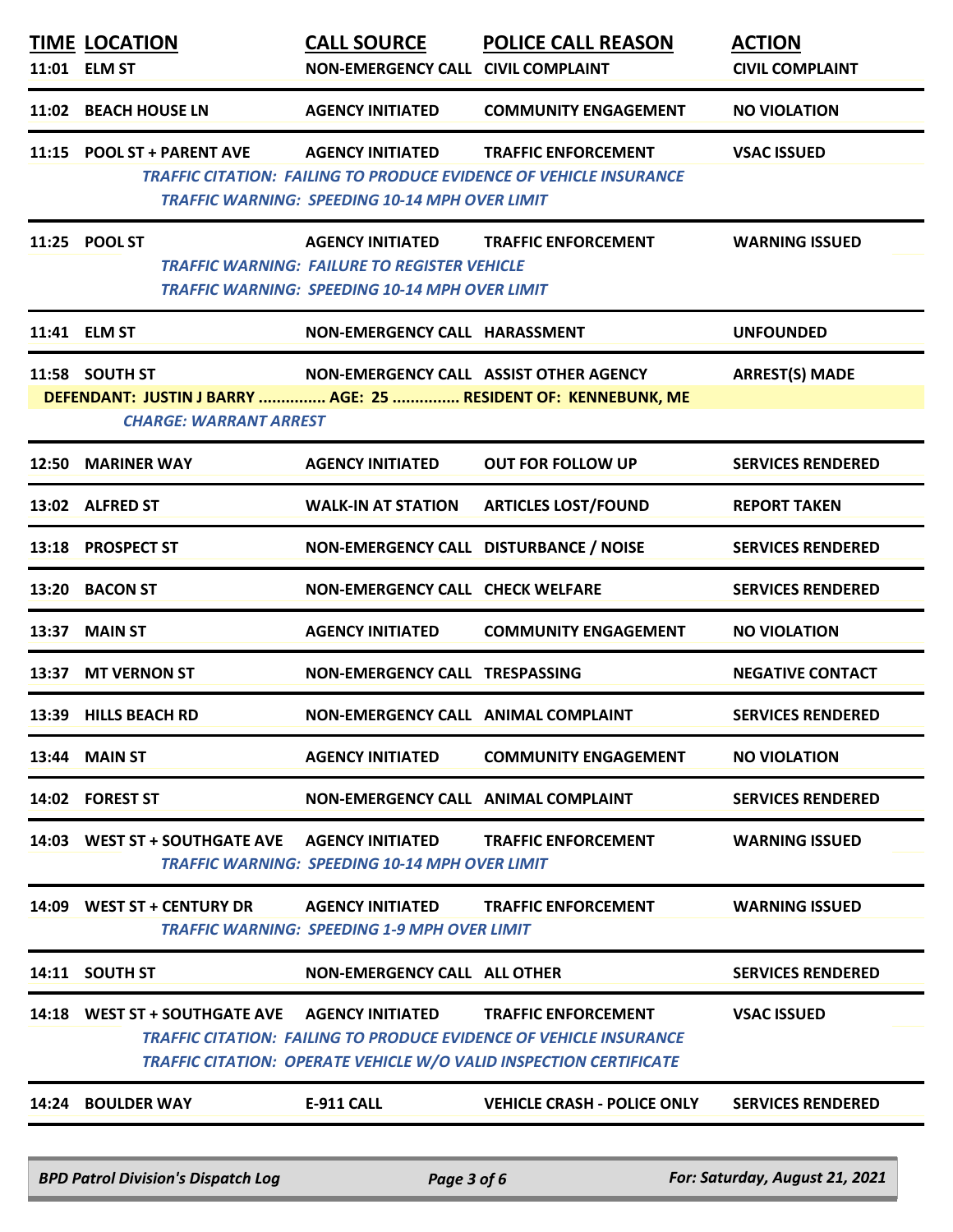| <b>TIME LOCATION</b><br>14:29 HILL ST                                                                                   | <b>CALL SOURCE</b><br>E-911 CALL                                                 | <b>POLICE CALL REASON</b><br><b>ASSIST W/ MEDICAL</b>                                                                                                                                 | <b>ACTION</b><br><b>CALL TRANSFERRED</b> |
|-------------------------------------------------------------------------------------------------------------------------|----------------------------------------------------------------------------------|---------------------------------------------------------------------------------------------------------------------------------------------------------------------------------------|------------------------------------------|
| 14:31 WEST ST + GRANITE ST                                                                                              | <b>AGENCY INITIATED</b><br><b>TRAFFIC WARNING: SPEEDING 10-14 MPH OVER LIMIT</b> | <b>TRAFFIC ENFORCEMENT</b><br><b>TRAFFIC CITATION: FAILING TO PRODUCE EVIDENCE OF VEHICLE INSURANCE</b><br><b>TRAFFIC WARNING: FAILING TO NOTIFY STATE OF NAME AND ADDRESS CHANGE</b> | <b>VSAC ISSUED</b>                       |
| 14:41 WATER ST                                                                                                          | NON-EMERGENCY CALL PARKING COMPLAINT                                             |                                                                                                                                                                                       | <b>SERVICES RENDERED</b>                 |
| 15:27 MAIN ST                                                                                                           | <b>AGENCY INITIATED</b>                                                          | <b>COMMUNITY ENGAGEMENT</b>                                                                                                                                                           | <b>NO VIOLATION</b>                      |
| 15:29 PEARL ST                                                                                                          | <b>E-911 CALL</b>                                                                | <b>CIVIL COMPLAINT</b>                                                                                                                                                                | <b>CIVIL COMPLAINT</b>                   |
| 15:31 SOUTH ST                                                                                                          | NON-EMERGENCY CALL DISTURBANCE / NOISE                                           |                                                                                                                                                                                       | <b>UNFOUNDED</b>                         |
| 15:54 ALFRED ST                                                                                                         | <b>E-911 CALL</b>                                                                | <b>VEHICLE CRASH - POLICE ONLY</b>                                                                                                                                                    | <b>STATE FORM TAKEN</b>                  |
| 16:03 GREEN ST                                                                                                          | NON-EMERGENCY CALL ASSIST OTHER AGENCY                                           |                                                                                                                                                                                       | <b>REFERRED OTHER AGENCY</b>             |
| 16:05 ALFRED ST                                                                                                         | <b>NON-EMERGENCY CALL OUT FOR FOLLOW UP</b>                                      |                                                                                                                                                                                       | <b>SERVICES RENDERED</b>                 |
| 16:11 ALFRED ST<br>DEFENDANT: MICHAEL D DADIEGO  AGE: 59  RESIDENT OF: SACO, ME<br><b>CHARGE: OUI (ALCOHOL)-NO TEST</b> |                                                                                  | NON-EMERGENCY CALL OPERATING UNDER INFLUENCE                                                                                                                                          | <b>ARREST(S) MADE</b>                    |
| 16:49 BACON ST + FOSS ST                                                                                                | NON-EMERGENCY CALL CHECK WELFARE                                                 |                                                                                                                                                                                       | <b>TRANSPORT TO HOSPITAL</b>             |
| 18:08 WILLETT ST                                                                                                        | NON-EMERGENCY CALL MESSAGE DELIVERY                                              |                                                                                                                                                                                       | <b>SERVICES RENDERED</b>                 |
| 18:25 ALFRED ST                                                                                                         | <b>AGENCY INITIATED</b>                                                          | <b>ASSIST CITIZEN</b>                                                                                                                                                                 | <b>SERVICES RENDERED</b>                 |
| 18:29 WESTERN AVE                                                                                                       | <b>E-911 CALL</b>                                                                | <b>DISTURBANCE / NOISE</b>                                                                                                                                                            | <b>NEGATIVE CONTACT</b>                  |
| 18:45 SOUTH ST + FOX HOLLOW DR AGENCY INITIATED                                                                         | <b>TRAFFIC WARNING: SPEEDING 10-14 MPH OVER LIMIT</b>                            | <b>TRAFFIC ENFORCEMENT</b>                                                                                                                                                            | <b>WARNING ISSUED</b>                    |
| 18:58 STONE ST                                                                                                          | NON-EMERGENCY CALL CIVIL COMPLAINT                                               |                                                                                                                                                                                       | <b>NO ACTION REQUIRED</b>                |
| 19:10 MAY ST + ORCHARD ST AGENCY INITIATED                                                                              |                                                                                  | <b>TRAFFIC ENFORCEMENT</b><br><b>TRAFFIC WARNING: OPERATE VEHICLE W/O VALID INSPECTION CERTIFICATE</b>                                                                                | <b>WARNING ISSUED</b>                    |
| 19:17 MAY ST + LESSARD AVE AGENCY INITIATED                                                                             | <b>TRAFFIC WARNING: SPEEDING 10-14 MPH OVER LIMIT</b>                            | <b>TRAFFIC ENFORCEMENT</b>                                                                                                                                                            | <b>WARNING ISSUED</b>                    |
| 19:28 ELM ST                                                                                                            |                                                                                  | NON-EMERGENCY CALL VIOL OF BAIL CONDITIONS<br>DEFENDANT: SAMANTHA MARIE BRYANT  AGE: 35  RESIDENT OF: HOLLIS, ME                                                                      | <b>ARREST(S) MADE</b>                    |
| <b>CHARGE: VIOLATING CONDITION OF RELEASE</b>                                                                           | <b>CHARGE: UNLAWFUL POSSESSION OF SCHEDULED DRUG</b>                             |                                                                                                                                                                                       |                                          |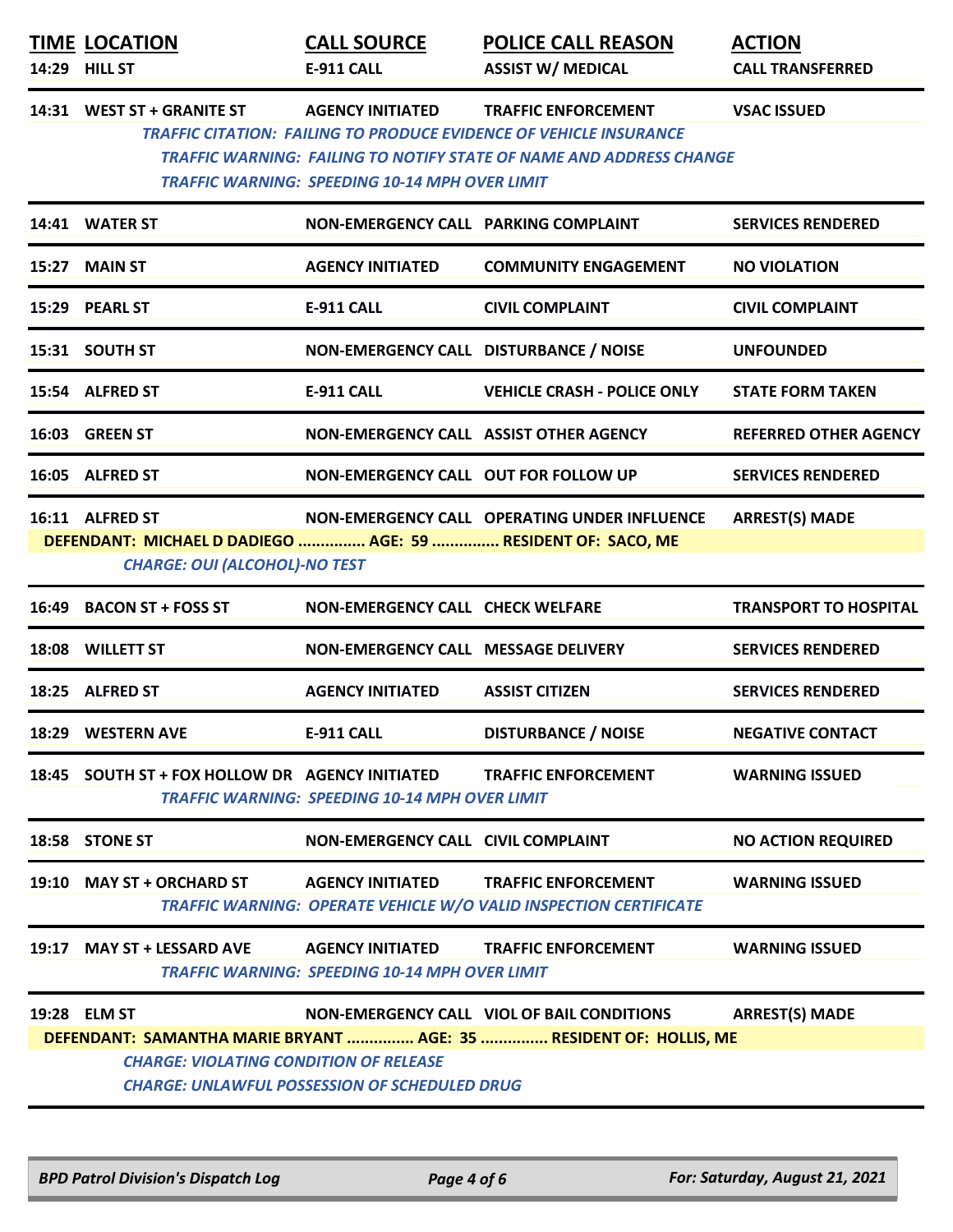| 19:53 ALFRED ST<br>20:31 ALFRED ST | 20:06 RAYMOND ST<br>20:20 POOL ST + KEELY WAY<br>20:31 ARROWWOOD DR | <b>AGENCY INITIATED</b><br><b>TRAFFIC WARNING: VIOLATION OF RED ARROW SIGNAL</b><br>NON-EMERGENCY CALL DISTURBANCE / NOISE<br><b>NON-EMERGENCY CALL BOLO</b><br><b>AGENCY INITIATED</b><br><b>TRAFFIC WARNING: SPEEDING 10-14 MPH OVER LIMIT</b><br>NON-EMERGENCY CALL FRAUD / SCAM | <b>TRAFFIC ENFORCEMENT</b><br><b>TRAFFIC ENFORCEMENT</b>                                                | <b>WARNING ISSUED</b><br><b>SERVICES RENDERED</b><br><b>NEGATIVE CONTACT</b><br><b>WARNING ISSUED</b> |
|------------------------------------|---------------------------------------------------------------------|-------------------------------------------------------------------------------------------------------------------------------------------------------------------------------------------------------------------------------------------------------------------------------------|---------------------------------------------------------------------------------------------------------|-------------------------------------------------------------------------------------------------------|
|                                    |                                                                     |                                                                                                                                                                                                                                                                                     |                                                                                                         |                                                                                                       |
|                                    |                                                                     |                                                                                                                                                                                                                                                                                     |                                                                                                         |                                                                                                       |
|                                    |                                                                     |                                                                                                                                                                                                                                                                                     |                                                                                                         |                                                                                                       |
|                                    |                                                                     |                                                                                                                                                                                                                                                                                     |                                                                                                         |                                                                                                       |
|                                    |                                                                     |                                                                                                                                                                                                                                                                                     |                                                                                                         | <b>SERVICES RENDERED</b>                                                                              |
| 20:51 RIVER RD                     |                                                                     | E-911 CALL                                                                                                                                                                                                                                                                          | 911 MISUSE                                                                                              | <b>SERVICES RENDERED</b>                                                                              |
| 20:53 SULLIVAN ST                  |                                                                     | NON-EMERGENCY CALL DISTURBANCE / NOISE                                                                                                                                                                                                                                              |                                                                                                         | <b>SERVICES RENDERED</b>                                                                              |
| 20:53                              | <b>PARKSIDE DR</b>                                                  | <b>NON-EMERGENCY CALL ALARM - POLICE</b>                                                                                                                                                                                                                                            |                                                                                                         | <b>FALSE ALARM</b>                                                                                    |
|                                    | 20:55 MARINER WAY                                                   | <b>AGENCY INITIATED</b><br><b>TRAFFIC WARNING: OPERATING A DEFECTIVE MOTOR VEHICLE</b>                                                                                                                                                                                              | <b>TRAFFIC ENFORCEMENT</b>                                                                              | <b>WARNING ISSUED</b>                                                                                 |
| 20:59 ALFRED ST                    |                                                                     | NON-EMERGENCY CALL DISTURBANCE / NOISE                                                                                                                                                                                                                                              |                                                                                                         | <b>GONE ON ARRIVAL</b>                                                                                |
| 21:04 ALFRED ST                    |                                                                     | <b>AGENCY INITIATED</b>                                                                                                                                                                                                                                                             | <b>TRAFFIC ENFORCEMENT</b><br><b>TRAFFIC WARNING: FAILING TO OPERATE MOTOR VEHICLE AT CAREFUL SPEED</b> | <b>WARNING ISSUED</b>                                                                                 |
| 21:16 ALFRED ST                    |                                                                     | <b>NON-EMERGENCY CALL SUSPICION</b>                                                                                                                                                                                                                                                 |                                                                                                         | <b>SERVICES RENDERED</b>                                                                              |
|                                    | 21:23 BOULDER WAY                                                   | <b>AGENCY INITIATED</b><br><b>TRAFFIC WARNING: SPEEDING 10-14 MPH OVER LIMIT</b>                                                                                                                                                                                                    | <b>TRAFFIC ENFORCEMENT</b>                                                                              | <b>WARNING ISSUED</b>                                                                                 |
| 21:31 ALFRED ST                    |                                                                     | <b>AGENCY INITIATED</b><br><b>TRAFFIC CITATION: SPEEDING 15-19 MPH OVER LIMIT</b>                                                                                                                                                                                                   | <b>TRAFFIC ENFORCEMENT</b>                                                                              | <b>VSAC ISSUED</b>                                                                                    |
|                                    | 21:43 ALFRED ST + MAINE TPKE                                        | <b>E-911 CALL</b>                                                                                                                                                                                                                                                                   | <b>BOLO</b>                                                                                             | <b>REPORT TAKEN</b>                                                                                   |
|                                    | 21:52 OAKWOOD LN                                                    | <b>E-911 CALL</b>                                                                                                                                                                                                                                                                   | <b>MENTAL ILLNESS CASES</b>                                                                             | <b>SERVICES RENDERED</b>                                                                              |
| 22:01 WILLETT ST                   |                                                                     | NON-EMERGENCY CALL MESSAGE DELIVERY                                                                                                                                                                                                                                                 |                                                                                                         | <b>SERVICES RENDERED</b>                                                                              |
| <b>22:04 MAIN ST</b>               |                                                                     | <b>AGENCY INITIATED</b>                                                                                                                                                                                                                                                             | <b>ARTICLES LOST/FOUND</b>                                                                              | <b>REPORT TAKEN</b>                                                                                   |
| 22:58 ALFRED ST                    |                                                                     | <b>AGENCY INITIATED</b><br><b>TRAFFIC WARNING: SPEEDING 10-14 MPH OVER LIMIT</b>                                                                                                                                                                                                    | <b>TRAFFIC ENFORCEMENT</b>                                                                              | <b>WARNING ISSUED</b>                                                                                 |
| 23:07 GRAHAM ST                    |                                                                     | <b>AGENCY INITIATED</b>                                                                                                                                                                                                                                                             | <b>OUT FOR FOLLOW UP</b>                                                                                | <b>SERVICES RENDERED</b>                                                                              |